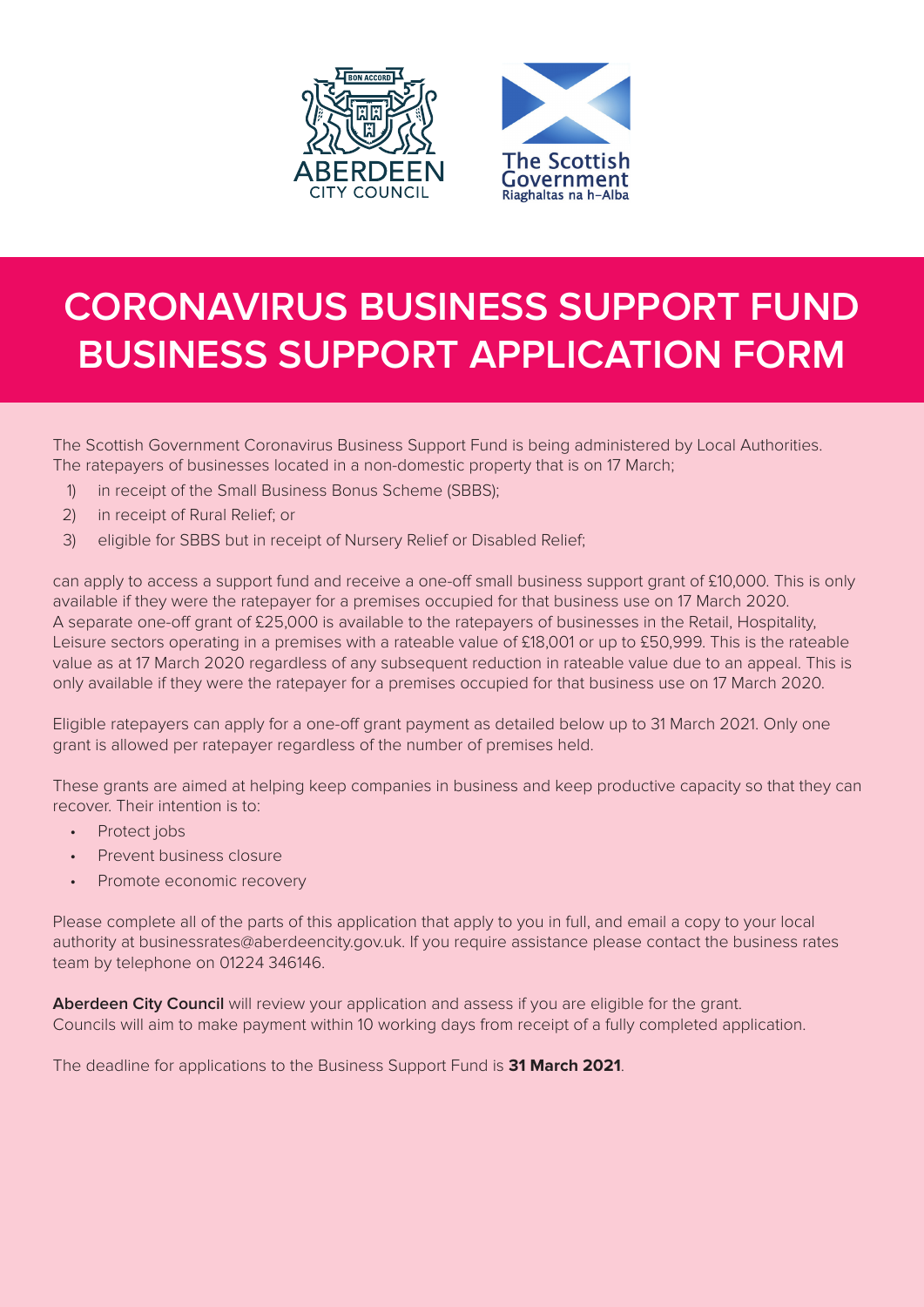**Please check just one of the following boxes:**

### **SMALL BUSINESS SUPPORT GRANT**

Application for a one-off £10,000 grant available for the ratepayers of properties which had a rateable value of £18,000 or less and were, on 17 March 2020, 1) in receipt of the Small Business Bonus Scheme (SBBS), 2) in receipt of Rural Relief, or 3) eligible for SBBS but in receipt of Nursery Relief or Disabled Relief.

If you are eligible for the £10,000 grant please complete Section 1 over the page.

### **RETAIL, HOSPITALITY, LEISURE SUPPORT GRANT**

**Application for a £25,000 grant available for relief recipients with a rateable value between £18,001 and £50,999 in the retail, hospitality, and leisure sectors.**

If you are eligible for the £25,000 grant please complete Section 2 over the page.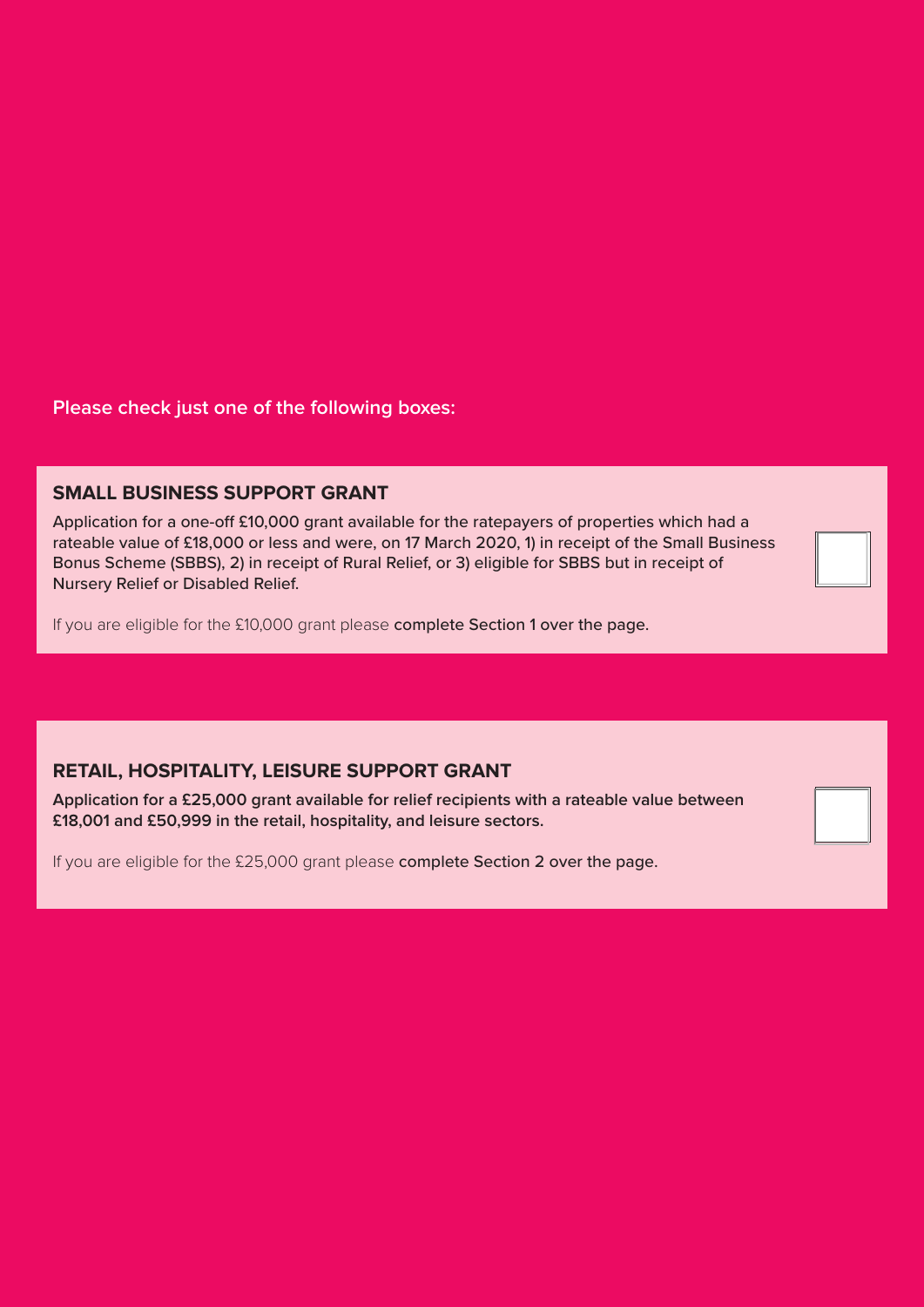# **SECTION 1:** IS YOUR BUSINESS ELIGIBLE FOR SUPPORT FROM THE CORONAVIRUS FUND?

### **To be eligible for payment of £10,000, statements a) and b) must apply to your business while statement c) must not apply:**

| Please tick the statement that applies to your business                                                                                                                                                                                                                                                                                                                                                                                                                                                                                                                                                                                                                                                                                                                                                                                                                                                                                                                                                                                                                                                                                                            | <b>Yes</b> | <b>No</b> | <b>Guidance Note</b>                                                                                                                                                                                                 |
|--------------------------------------------------------------------------------------------------------------------------------------------------------------------------------------------------------------------------------------------------------------------------------------------------------------------------------------------------------------------------------------------------------------------------------------------------------------------------------------------------------------------------------------------------------------------------------------------------------------------------------------------------------------------------------------------------------------------------------------------------------------------------------------------------------------------------------------------------------------------------------------------------------------------------------------------------------------------------------------------------------------------------------------------------------------------------------------------------------------------------------------------------------------------|------------|-----------|----------------------------------------------------------------------------------------------------------------------------------------------------------------------------------------------------------------------|
| (a) Please confirm you were in occupation of the business<br>premises as at 17 March 2020 and in receipt of any of the<br>following reliefs:<br>• Small Business Bonus Scheme (SBBS)<br><b>Rural Rate Relief</b><br>Nursery Relief but eligible for SBBS<br>• Disability Relief but eligible for SBBS                                                                                                                                                                                                                                                                                                                                                                                                                                                                                                                                                                                                                                                                                                                                                                                                                                                              |            |           | Information on SBBS eligibility is<br>available at:<br>https://www.mygov.scot/non-domestic-<br>rates-relief/small-business-bonus-<br>scheme/                                                                         |
| (b) Your property is NOT one of the following listed<br>property types (check your property type by inputting<br>your property details into www.saa.gov.uk):<br>• Advertising<br><b>Anemometer Mast</b><br>Mast<br><b>ATM Site</b><br><b>Monitoring Site</b><br>$\bullet$<br>Boathouse<br>Oil Tank<br>$\bullet$<br>Bothy<br>Parking Bay<br>$\bullet$<br><b>Burial Ground</b><br>Peat Moss<br>Cable<br>Pier<br>Car Park<br>Pigeon Loft<br>Car Space<br><b>Public Toilet</b><br>Caravan<br>Quarry<br>$\bullet$<br>Castle<br>Sand & Gravel<br>$\bullet$<br>Common Room<br>Self Catering<br>$\bullet$<br>Coup<br>Shootings.<br>Site<br>$\bullet$<br>Deer Forest<br><b>Site Huts</b><br>Display Area<br>Slipway<br>Electricity<br>Stance<br><b>Fishing Hut</b><br>Taxi Rank<br>$\bullet$<br><b>Fuel Tank</b><br>Telecommunications<br>$\bullet$<br>Gallop<br>Time Share Units<br>$\bullet$<br>Game Larder<br><b>Traffic Monitoring</b><br>$\bullet$<br>Grazings<br>Waste<br>$\bullet$<br>Ground<br>Waste Water Treatment<br>Hangar<br>Water<br>Heliport<br>Weighbridge<br><b>Holiday Hut</b><br>Wind turbine<br>Hut<br>Yard<br>Jetty<br>Land<br>Lighthouse<br>• Lock-Up |            |           | If your property is listed as any of the<br>property types listed then you are not<br>eligible for this grant. This list is not<br>exhaustive and properties that fall in<br>similar categories may not be eligible. |
| (c) The occupier of the premises has made an application<br>for a support grant for another eligible premises.                                                                                                                                                                                                                                                                                                                                                                                                                                                                                                                                                                                                                                                                                                                                                                                                                                                                                                                                                                                                                                                     |            |           | If a ratepayer has more than one eligible<br>premises, they will only qualify for the<br>grant in relation to one of the properties.                                                                                 |

**Once you have completed this section, please complete Section 3.**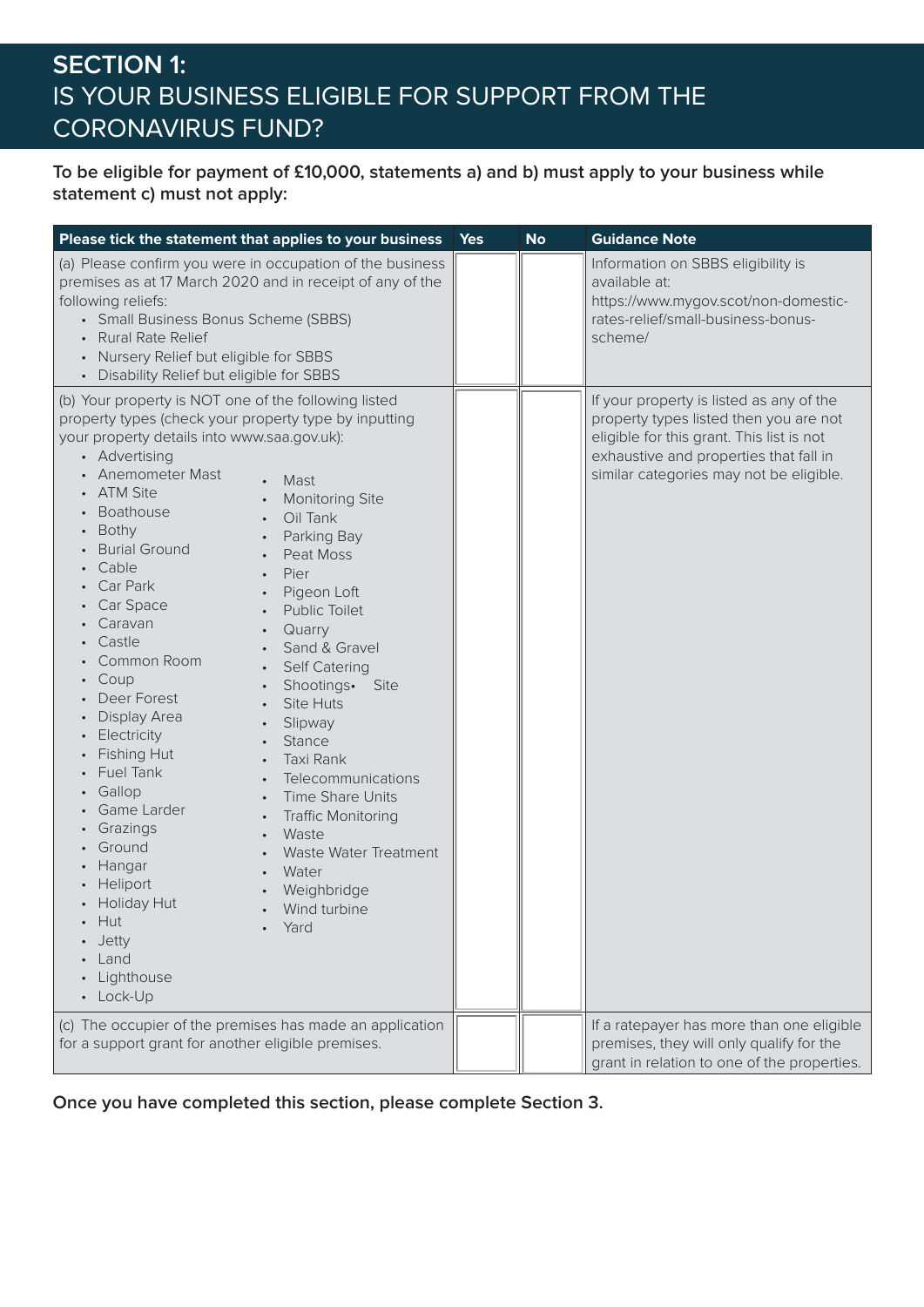### **SECTION 2:** IS YOUR BUSINESS ELIGIBLE FOR SUPPORT FROM THE CORONAVIRUS FUND?

### **1. To be eligible for payment of £25,000, statements a) and c) must apply to your business while statement b) must not apply:**

| Please tick the statement that applies to your business                                                                                                                                                                                                                                                                                                                                                                                                                                                                                                                                                                                                                                                                                                                                                                                                                                                                                                                                                                 |                                                                                                                                                                                                                                                                                                                                                                                                                                                                                                                                                                                                                                                                                                                                                                                   | <b>Yes</b> | <b>No</b> | <b>Guidance Note</b>                                                                                                                                            |
|-------------------------------------------------------------------------------------------------------------------------------------------------------------------------------------------------------------------------------------------------------------------------------------------------------------------------------------------------------------------------------------------------------------------------------------------------------------------------------------------------------------------------------------------------------------------------------------------------------------------------------------------------------------------------------------------------------------------------------------------------------------------------------------------------------------------------------------------------------------------------------------------------------------------------------------------------------------------------------------------------------------------------|-----------------------------------------------------------------------------------------------------------------------------------------------------------------------------------------------------------------------------------------------------------------------------------------------------------------------------------------------------------------------------------------------------------------------------------------------------------------------------------------------------------------------------------------------------------------------------------------------------------------------------------------------------------------------------------------------------------------------------------------------------------------------------------|------------|-----------|-----------------------------------------------------------------------------------------------------------------------------------------------------------------|
| (a) The business operates in a premises in the retail, hospitality, and<br>leisure sectors that is currently in one of the following:<br>• Amusements<br><b>Animal Welfare</b><br><b>Arts Centre</b><br>$\bullet$<br><b>Auction Mart</b><br><b>Bakery</b><br><b>Bed &amp; Breakfast Accommodation</b><br><b>Bingo Hall</b><br><b>Bowling Alley</b><br><b>Bowling Club</b><br>Cafe<br><b>Camping Site</b><br>Car Wash<br>Caravan Site<br>Chalet<br>Cinema<br>Clinic<br>Club<br><b>Cricket Club</b><br>Depot<br><b>Entertainment Centre</b><br><b>Exhibition Venue</b><br><b>Football Ground</b><br><b>Funeral Parlour</b><br>Gallery<br>Garden<br>Garden Centre<br><b>Golf Club</b><br><b>Golf Driving Range</b><br><b>Guest House</b><br>Hall<br>Harbour<br>Hostel<br>Hotel<br>$\cdot$ Ice Rink<br>Kiosk<br>Laundry<br>Leisure Centre<br>Market<br><b>Military Facility</b><br>Museum<br>Office<br><b>Outdoor Centre</b><br>Park<br><b>Petrol Filling Station</b><br>Play Centre<br><b>Playing Field</b><br>Post Office | Post Office<br>$\bullet$<br>Public House<br>$\bullet$<br>Race Track<br>$\bullet$<br>Racecourse<br>$\bullet$<br><b>Recreation Ground</b><br>$\bullet$<br>Restaurant<br>$\bullet$ .<br><b>Retail Warehouse</b><br>$\bullet$<br><b>Riding School</b><br>$\bullet$<br><b>Sailing Club</b><br>$\bullet$<br><b>Shooting Range</b><br>$\bullet$<br>Shop<br>$\bullet$<br>Showhouse<br>$\bullet$<br>Showroom<br>$\bullet$<br>Ski Club<br>Snack Bar<br>$\bullet$<br>Snooker Club<br>$\bullet$<br><b>Sports Centre</b><br><b>Sports Ground</b><br>$\bullet$<br>Squash Club<br>Stable<br>$\bullet$<br>Stadium<br>$\bullet$<br>Sui Generis<br>$\bullet$<br>Swimming Pool<br>$\bullet$<br>Tennis Club<br>$\bullet$<br>Theatre<br><b>Visitor Centre</b><br>Warehouse<br>Workshop<br>Youth Hostel |            |           | If you feel that your property<br>should qualify based on this<br>list but is not listed here please<br>continue the application and<br>see section 3(d) below. |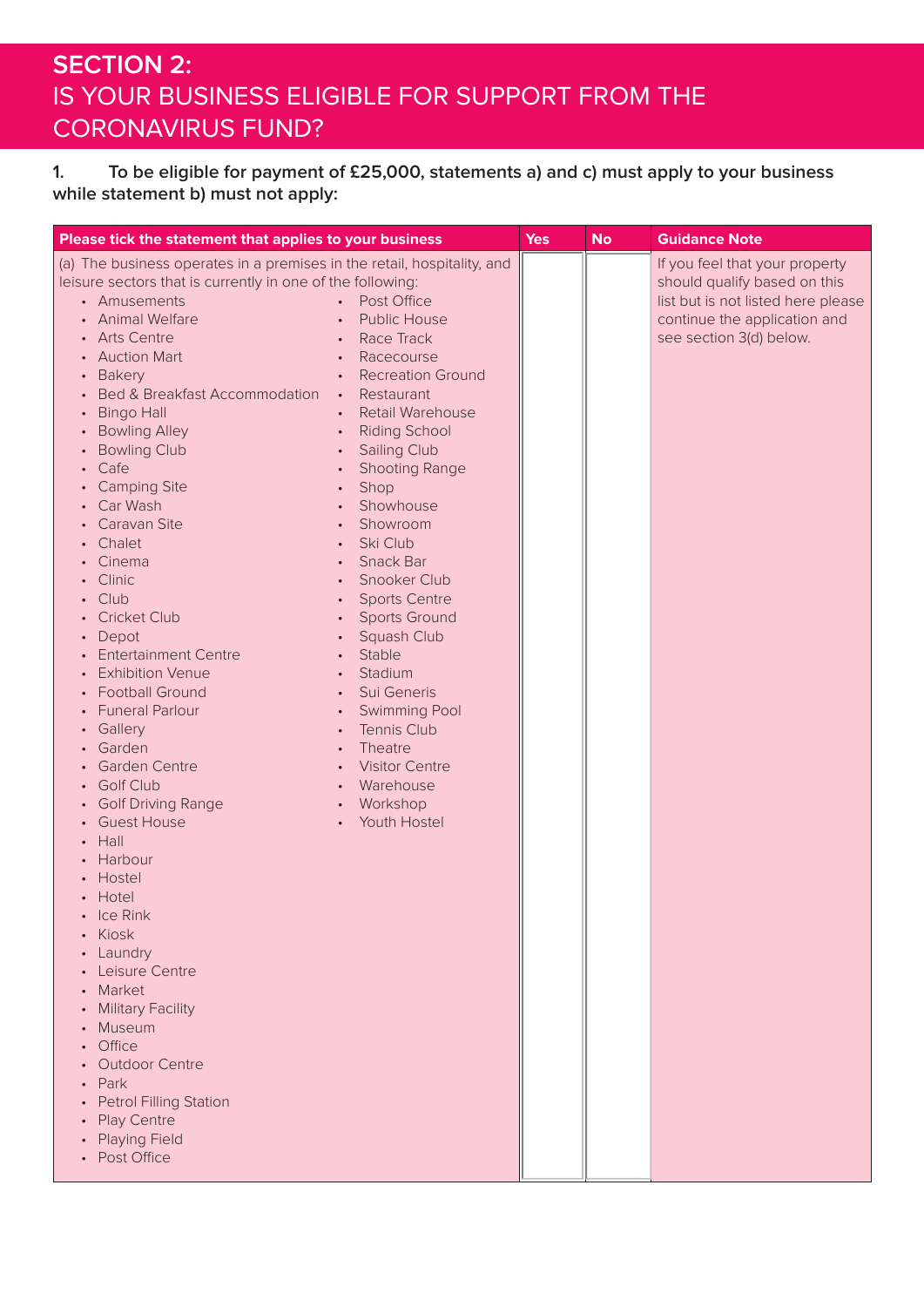| (b) The non-domestic premises is one of property types listed<br>below:<br><b>Boathouse</b><br>$\bullet$<br>Caravan<br>• Self Catering<br>• Site<br>Slipway<br>Stance<br>Time Share Units |  | Only properties in the retail,<br>hospitality, and leisure<br>sectors quality for this grant.<br>In addition, if your property is<br>listed as any of the property<br>types listed here then you<br>are not eligible for this grant.<br>This list is not exhaustive and<br>properties that fall in similar<br>categories may not be eligible. |
|-------------------------------------------------------------------------------------------------------------------------------------------------------------------------------------------|--|-----------------------------------------------------------------------------------------------------------------------------------------------------------------------------------------------------------------------------------------------------------------------------------------------------------------------------------------------|
| (c) The occupier of the premises has <b>not</b> made an application for a<br>support grant for another eligible premises                                                                  |  | If a ratepayer has more than<br>one eligible premises, they<br>will only qualify for the grant<br>in relation to one of the<br>properties.                                                                                                                                                                                                    |

**Once you have completed this section, please complete Section 3.**

# **SECTION 3:** ABOUT YOUR BUSINESS

| <b>ABOUT YOUR BUSINESS AND PROPERTY</b>                                                               | <b>Guidance Note</b>                                                                                                                                             |
|-------------------------------------------------------------------------------------------------------|------------------------------------------------------------------------------------------------------------------------------------------------------------------|
| (a) The 'trading' name of business                                                                    | The name on the 'shopfront' and/or<br>used on a day to day basis. If you<br>are a Sole Trader please provide<br>your name if different from the<br>trading name. |
| (b) The 'legal' name of business (even if same as above)                                              | The formal 'legal' name of the<br>business used with, for example,<br>HMRC, Companies House etc.                                                                 |
| (c) A rates reference number for your business                                                        | Please provide your rates<br>reference number (this will be on<br>your 2019-20 rates bill).                                                                      |
| (c) Provide the following information:<br>• Full Address of your non-domestic premises<br>• Post Code |                                                                                                                                                                  |
| (d) What use is the business premises put to?                                                         | Briefly describe what your business<br>does e.g. sandwich shop; Italian<br>restaurant; bar and music venue;<br>clothes shop; café etc.                           |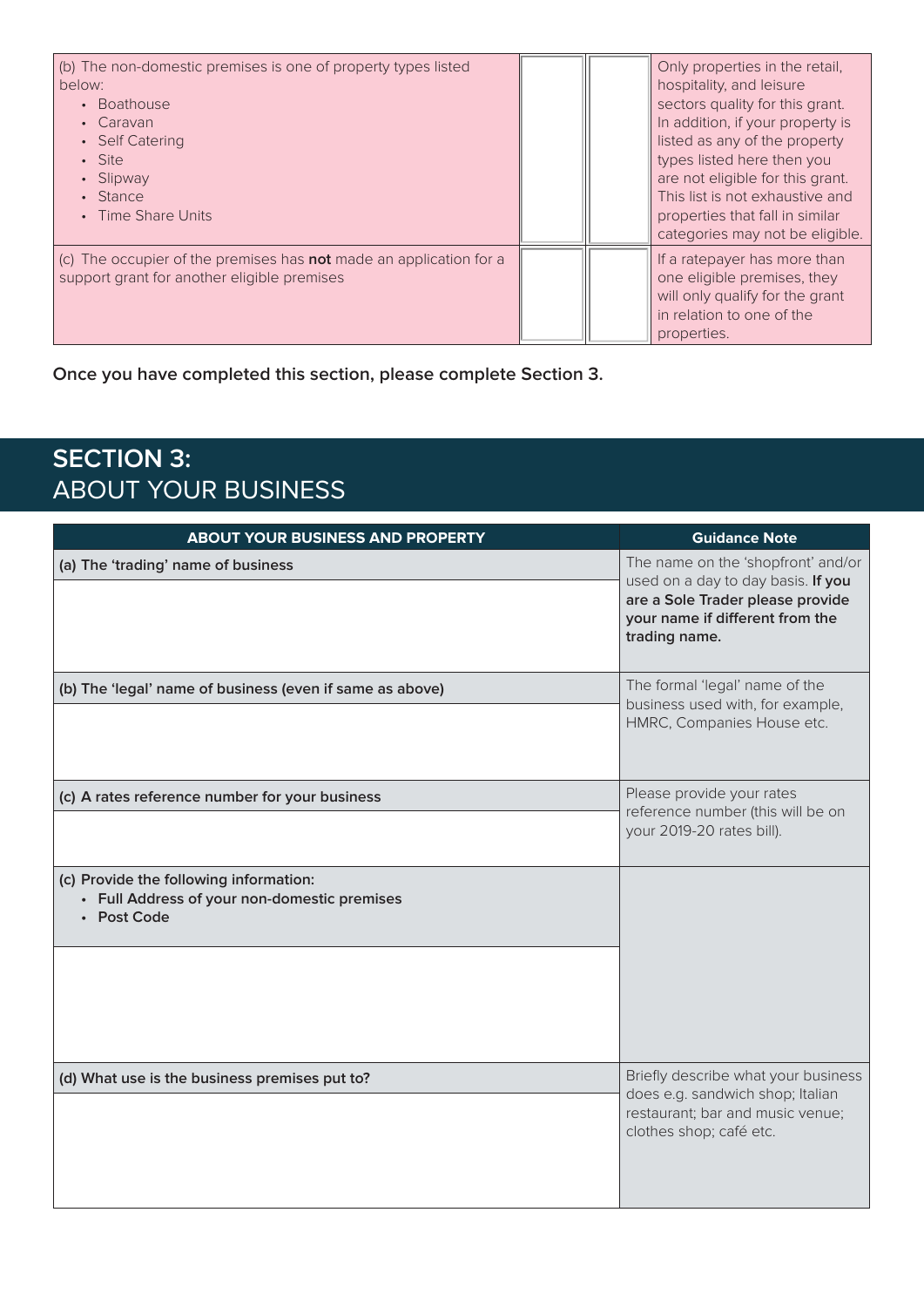### **SECTION 4:**  CONTACT DETAILS

**Please provide the full name and contact details for the person within the applicant business to whom any queries relating to this application should be directed.**

| 7. CONTACT DETAILS                                                       |  |
|--------------------------------------------------------------------------|--|
| <b>First and last name</b>                                               |  |
| <b>Job Title</b>                                                         |  |
| E-mail                                                                   |  |
| Tel/Mob. No.                                                             |  |
| <b>Correspondence address</b><br>(if different from address given above) |  |

# **SECTION 5:**  BANK ACCOUNT DETAILS

**Please provide details of the bank account to which any funds should be paid. Applicants should also provide a scanned bank statement or image of the nominated online account dated within 3 months of the application date.**

| 8. BANK ACCOUNT DETAILS                             |  |
|-----------------------------------------------------|--|
| <b>Name</b><br>Indicate if Business or Personal a/c |  |
| <b>Account Name</b>                                 |  |
| <b>Account Number</b>                               |  |
| <b>Sort Code</b>                                    |  |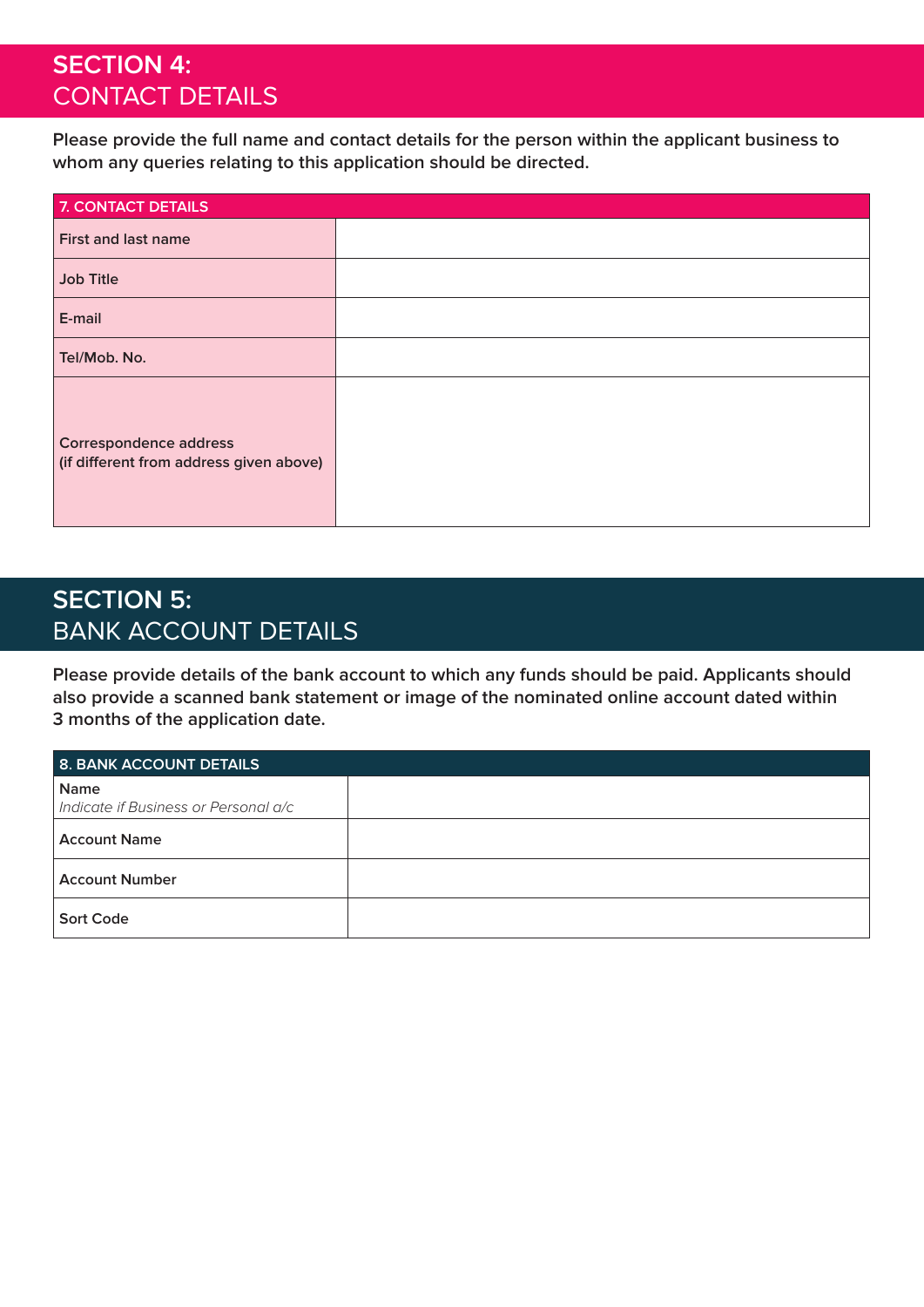# **SECTION 6:** STATE AID

| <b>8. STATE AID</b>                                                                                                                                                        |                                                                                                                                                                                                                                      |
|----------------------------------------------------------------------------------------------------------------------------------------------------------------------------|--------------------------------------------------------------------------------------------------------------------------------------------------------------------------------------------------------------------------------------|
|                                                                                                                                                                            | These grants could be considered as 'State Aid' under European Commission rules, which can limit the amount of such<br>aid per recipient. Further information on State Aid is available at: www.gov.scot/Topics/Government/State-Aid |
| Have you (i.e. your business)<br>received any public sector<br>assistance through the<br>State Aid Scheme over the<br>last 3 years?<br>No <sub>l</sub><br>Yes <sub>l</sub> |                                                                                                                                                                                                                                      |
| If yes, please provide details<br>including amounts.                                                                                                                       |                                                                                                                                                                                                                                      |
| Was your business in<br>financial difficulty on<br>31 December 2019?                                                                                                       |                                                                                                                                                                                                                                      |
| No <sup> </sup><br>Yesl                                                                                                                                                    |                                                                                                                                                                                                                                      |
| If yes, please provide details.                                                                                                                                            |                                                                                                                                                                                                                                      |

# **SECTION 7:** TERMS AND CONDITIONS

| 9. TERMS AND CONDITIONS                                                                                                                                                                                                                                                                                                                                                                            |                                                                              |  |  |
|----------------------------------------------------------------------------------------------------------------------------------------------------------------------------------------------------------------------------------------------------------------------------------------------------------------------------------------------------------------------------------------------------|------------------------------------------------------------------------------|--|--|
| Please check and tick all boxes to confirm and sign below                                                                                                                                                                                                                                                                                                                                          |                                                                              |  |  |
|                                                                                                                                                                                                                                                                                                                                                                                                    | (a) I am authorised to make the application on behalf of the above business. |  |  |
| (b) I understand that any relief awarded in contravention of State Aid rules irrespective of whether there was<br>a deliberate or otherwise deception or error, or as a result of any misleading statements given on this form<br>will be recoverable in full and that I may be liable for legal action to be taken.                                                                               |                                                                              |  |  |
| (c) I understand that any payment received must be declared to HMRC as appropriate as part of the tax<br>return for the business.                                                                                                                                                                                                                                                                  |                                                                              |  |  |
| (d) I confirm that I have considered the impact that any payment from the Fund may have on any insurance<br>claim I may have made or be making.                                                                                                                                                                                                                                                    |                                                                              |  |  |
| (e) I certify that the information provided in this application is correct and understand that if any information<br>provided is later found to be false, repayment of funding may be required. The Council will verify information<br>on this form with other sources as allowed by law. I authorise the Council to make any necessary enquiries<br>to verify the information given on this form. |                                                                              |  |  |
|                                                                                                                                                                                                                                                                                                                                                                                                    | (f) I accept all of these terms and conditions.                              |  |  |
| Name of applicant                                                                                                                                                                                                                                                                                                                                                                                  |                                                                              |  |  |
| Position                                                                                                                                                                                                                                                                                                                                                                                           |                                                                              |  |  |
| <b>Signature</b>                                                                                                                                                                                                                                                                                                                                                                                   |                                                                              |  |  |

Please complete all parts of this application in full and email to **businessrates@aberdeencity.gov.uk**

### **The deadline for applications to the Recovery Fund is 31 March 2021.**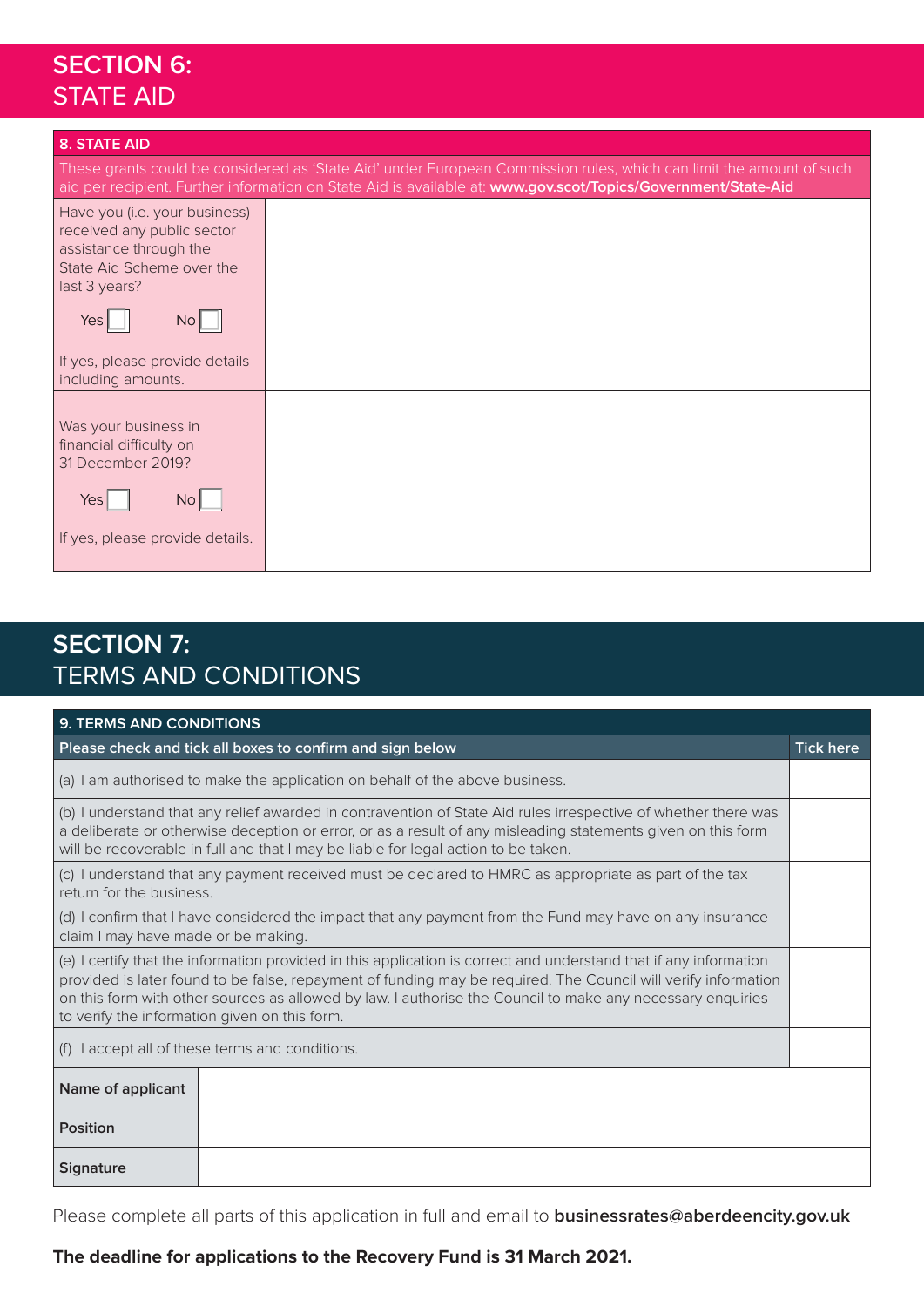#### **Who we are:**

Aberdeen City Council is a local authority established under the Local Government etc. (Scotland) Act 1994. Its head office is located at Marischal College, Broad Street, Aberdeen, AB10 1AB , and you can contact our Data Protection Officer by post at this address or by email at: **DataProtectionOfficer@aberdeencity.gov.uk**

#### **Why do we need your personal information and what do we do with it?**

You are giving us your personal information to allow us to determine whether your business is eligible to receive funding from the Coronavirus Support Fund, and to administer that funding to your business. We also use your information to verify your identity where required, contact you by post, email or telephone and to maintain our records. This local authority is administering the Scottish Government Coronavirus Business Support Fund.

#### **Legal basis for using your information:**

You can find more details about this local authority on our website at **www.aberdeencity.gov.uk**. Processing your personal information is necessary for the performance of a contract with you (or to take steps to enter into a contract with you). If you do not provide us with the information we have asked for then we will not be able to provide this service to you.

#### **Who do we share your information with?**

We are legally obliged to safeguard public funds so we are required to verify and check your details internally for fraud prevention. We may share this information with other public bodies (and also receive information from these other bodies) for fraud checking purposes. We are also legally obliged to share certain data with other public bodies, such as HMRC and will do so where the law requires this. We will also generally comply with requests for specific information from other regulatory and law enforcement bodies where this is necessary and appropriate. Your information is also analysed internally to help us improve our services. This data sharing is in accordance with our Information Use and Privacy Policy and covered in our full privacy statement on our website. It also forms part of our requirements in line with our Records Management Plan approved in terms of the Public Records (Scotland) Act 2011.

Your information will be shared with the Scottish Government for the purposes of determining your application and administering it.

#### **How long do we keep your information for?**

We only keep your personal information for the minimum period amount of time necessary. Sometimes this time period is set out in the law, but in most cases it is based on the business need. We maintain a records retention and disposal schedule which sets out how long we hold different types of information for. You can view this on our website at **www.aberdeencity.gov.uk** or you can request a hard copy from the contact address stated above.

#### **Your rights under data protection law:**

- **• access to your information –** you have the right to request a copy of the personal information that we hold about you.
- **• correcting your information –** we want to make sure that your personal information is accurate, complete and up to date. Therefore you may ask us to correct any personal information about you that you believe does not meet these standards.
- **• Deletion of your information** you have the right to ask us to delete personal information about you where:
	- I. you think that we no longer need to hold the information for the purposes for which it was originally obtained
	- II. you have a genuine objection to our use of your personal information see Objecting to how we may use your information below
	- III. our use of your personal information is contrary to law or our other legal obligations.

**Objecting to how we may use your information –** You have the right at any time to tell us to stop using your personal information for direct marketing purposes.